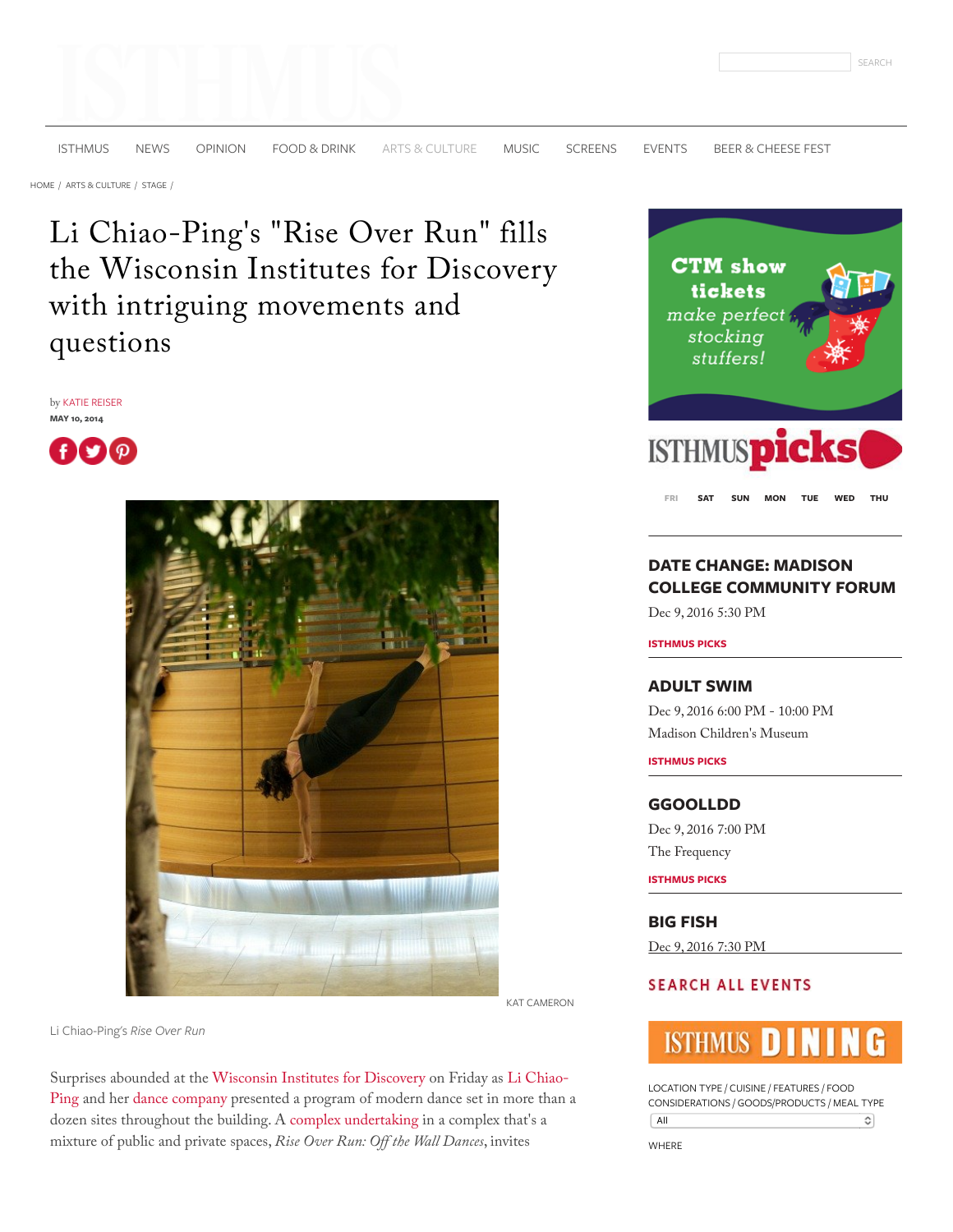audiences to view dance by moving through WID, guided by ushers. In the process, they get to observe the role these different settings play in her work. The [program](http://wid.wisc.edu/featured-events/rise-over-run-off-the-wall-dances/) will be presented four times on May 10 (1, 3, 7 and 9 p.m.) and two final times on May 11 (1 and 3 p.m.).

By leaving behind the familiar confines of the Margaret H'Doubler Performance Space at UW Lathrop Hall and Promenade Hall at Overture Center, Li, the chair of the [UW Dance Department](http://dance.wisc.edu/) and a [WID Fellow,](http://wid.wisc.edu/profile/li-chiao-ping/) could explore issues of space and place in different ways. It's clear from the long list of thank yous and acknowledgements in the program that *Rise Over Run* is a collaboration involving many people.

The program opener, "-valence," is presented in the round in the DeLuca Forum. It is probably the most traditional theater-style experience of the program, in that the audience is seated in chairs surrounding the cast, who danced in an illuminated circle in the center. Dressed in sunny yellow, the dancers often return to a series of gestures that, when plucked from everyday transactions, seem more remarkable. For example, a turned-down thumb pulls an invisible thread upward at one point. Li's choreography often employs very challenging floorwork that appears deceptively simple and smooth. In "-valence," the dancers slide over each other, wiggling and scooching across the floor.

We get a brief interlude of feet scurrying about as a wall is partially raised. Then a trio of dancers emerge, enclosed in the "curved breakout room." It's like witnessing a private ceremony when Lydia Kantor, Hiroki Koba and Li come together after circling around in a series of leaps, stacking their fists in a tower.

On a feather bed nestled between trees in the Atrium, Lix Sexe performs the solo "Rust/Rise/Rest" to a collage of sounds. Initially, she refuses to leave the embrace of her comfy bed, but then she rises and explores the perimeter. Afterward, she returns to her nest with force, literally diving onto the bed. I've seen this solo before in a theater, so it was interesting to see it again, now in a little faux forest in the middle of a building where scientific research is occurring.

Next a quartet of dancers perform on, under and off a bench that juts out from a curved wall. Because of where I was located, the dancers I observed most closely were Katie Apsey and Brianna Z. Kauer. I found this piece the most satisfying use of the building's architectural elements. Apsey and Kauer pull themselves up the wall, finding little toeholds along the way. Their bodies splay against the wood on diagonals. Later, they cantilever out from the wall and then, after sliding underneath the bench, hoist themselves back onto the bench in a rolling motion.

The audience's attention is soon directed upstairs to a balcony, where a group of move together slowly before dropping leaves on strings, which cascade gently near dancers waiting below in the atrium. Dressed like edgy Degas ballerinas, they dance on the furniture, tumbling over couches and playing a game of musical chairs on an upholstered bench. Things get rowdier as they engage in some lobby parkour. They quickly add sweatshirts and red Converse sneakers before beginning "Approaching 1,618," in which they lumber and glide across a walkway floor before sliding into a wall where they are replaced by the group from upstairs. The latter of dancers swap their plain tunics for elegant black evening apparel and rubbery animal masks.

Downstairs, in "Cline," the dancers lounge on benches that surround a placid pool, limbs languidly draped before the group gather at the foot of the stairs. They are surrounded by the masked group, who pantomime social niceties before creating an archway with their bodies for other dancers to pass through.

All  $\hat{\cdot}$ FIND

### **ARTS & CULTURE**



Isthmus Live Sessions: [Wintersong 2016](http://isthmus.com/music/isthmus-live-sessions/wintersong-2016/) A special Wintersong edition of Isthmus Live Sessions featuring Anna Vogelzang,

Seasaw, Crane Your Swan Neck, Josh Harty, Lost Lakes, Faux Fawn, Love High and Nick Brown performed at the Isthmus office in downtown Madison, Wisconsin on December 6. [more](http://isthmus.com/music/isthmus-live-sessions/wintersong-2016/) | DEC 8, 2016 | **[ISTHMUS LIVE SESSIONS](http://isthmus.com/music/isthmus-live-sessions)**



[Weird, wonderful](http://isthmus.com/arts/stage/john-waters-christmas-barrymore/) Waters Isthmus talks to cult filmmaker and author John Waters in advance of "A John Waters Christmas" at

the Barrymore Theatre. [more](http://isthmus.com/arts/stage/john-waters-christmas-barrymore/) **BY [CRAIG JOHNSON](http://isthmus.com/topics/craig-johnson/)** | DEC 8, 2016 | **[STAGE](http://isthmus.com/arts/stage)**



[Musical healing](http://isthmus.com/music/jason-moon-warrior-songs-veterans/) Madison musician Jason Moon has released "If You Have to Ask...Warrior Songs Vol. 1," an album based on songs and stories

from 42 veterans. It's a powerful testament to war's toll on the mental health of people serving in the Armed Forces. [more](http://isthmus.com/music/jason-moon-warrior-songs-veterans/)

**BY [ESTY DINUR](http://isthmus.com/topics/esty-dinur/)** | DEC 8, 2016 | **[MUSIC](http://isthmus.com/music)**

# **ISTHMUS Newsletters**

\* indicates required

**EMAIL ADDRESS \* ISTHMUS ON TAP** What's happening this weekend

 **ISTHMUS EVENTS** Bringing you the fun around town

 **MADISON CRAFT BEER WEEK** A celebration of great beer

**SUBSCRIBE**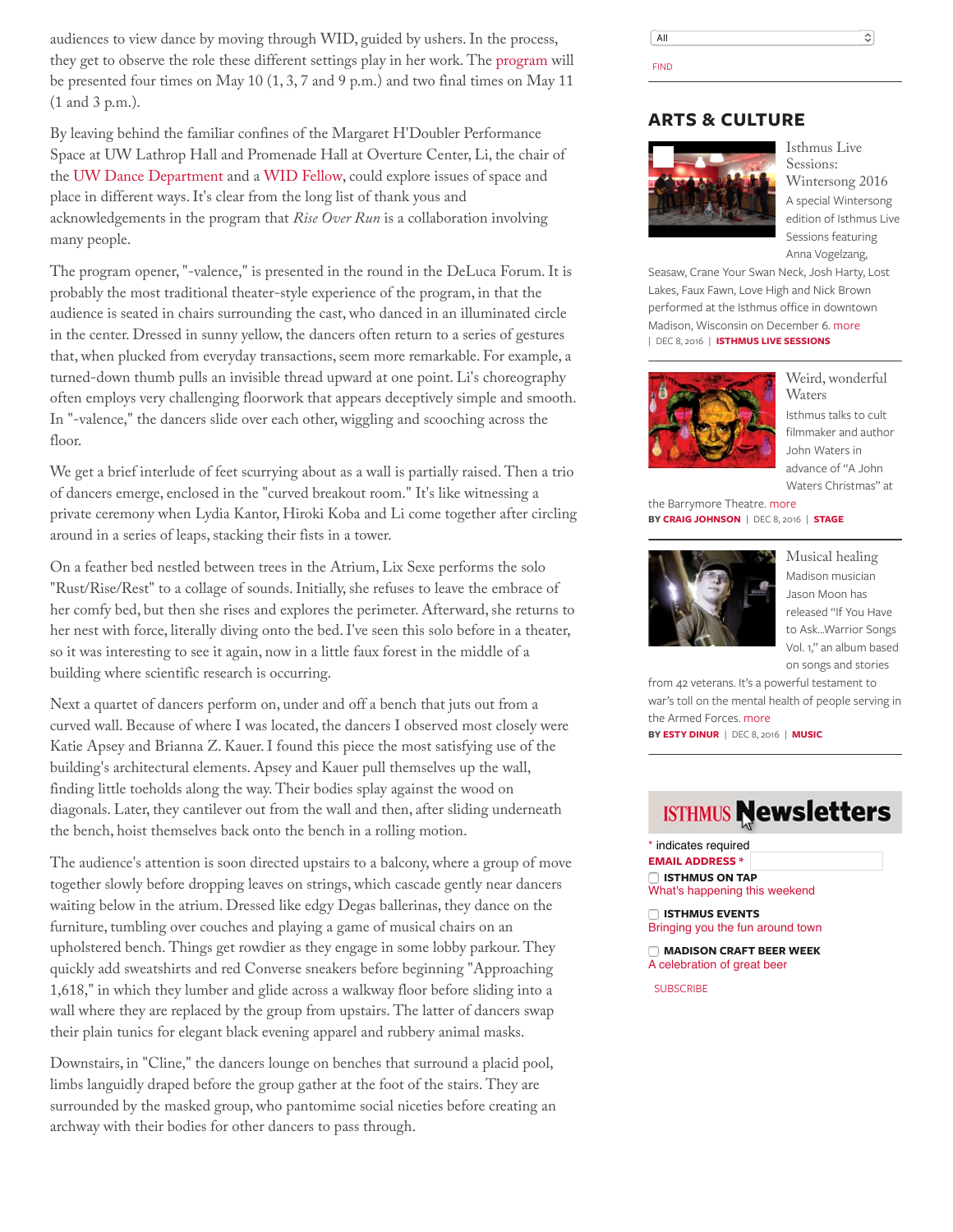Two dances are performed simultaneously. At this point, the audience takes turns and [switches locations. First I watched a quartet dance below WID](http://wid.wisc.edu/research/lel/)'s Living Environments Laboratory virtual-reality [CAVE](http://en.wikipedia.org/wiki/Cave_automatic_virtual_environment), where Ross Tredinnick's visual design of factories and steam pipes accompany a quartet maneuvering underneath a support platform. Clanging, banging industrial sounds from Amy Denio's "Construction" provide a driving and percussive score for both dances. Next I watched four dancers shuffle along a ledge attached to windows that open onto a massive server room. Scrunched up against each other, the dancers move as a unit, finally peel away from each other and exploring their limited space. Then they create a stack, with one dancer on top of the other, before sliding off the wall and rolling away down the hall.

Finally, Li performs a perilous solo back at the staircase. I won't reveal her costume or the text she recites, as that would spoil a quirky and surprisingly touching moment. As she slid *up* the staircase and smoothly waved her legs around in a headstand at the top of the steps, I was reminded what a strong and supple mover she is. Her tale is a poignant one of identity. It addresses what we think about ourselves when altered by others and our environment.

I admire Li's willingness to leave the comfort of a traditional proscenium setting to explore the possibilities at WID. At times, the new work was completely satisfying (in particular "mx+b"), but I got a little cranky about jockeying for a good position to view the dancing and wished that the ushers had been a bit more clear with their instructions. (Perhaps they were trying to be unobtrusive.)

I was drawn to Rachel Krinsky's lush dancing, and I was also impressed with Sexe's daring approach and the toughness underneath her grace. Apsey and Kauer were compelling and pulled off the rigors of Li's work with ease and a sense of playfulness.

Two fun moments came from unsuspecting members of the public who happened upon the performance accidentally. As the audience stood in the atrium, watching the action above on a balcony, a man walked down Johnson Street outside of the building, curious about the large crowd gathered inside with their eyes cast upward. (For a moment, the audience was part of the art.) Later, a man emerged from the elevators, just as the group in animal masks were about to board, which must have been quite astonishing for him.

# I Y I

# **RELATED**



### **[Li Chiao-Ping: better than ever](http://isthmus.com/arts/stage/li-chiao-ping-en-medias-res/)**

"in medias res" is the final show in a series celebrating Li Chiao-Ping Dance's 20 years in Madison. For those who haven't seen her work, it's an excellent overview. Dec 11, 2015

# **Comments**

Type subject here...